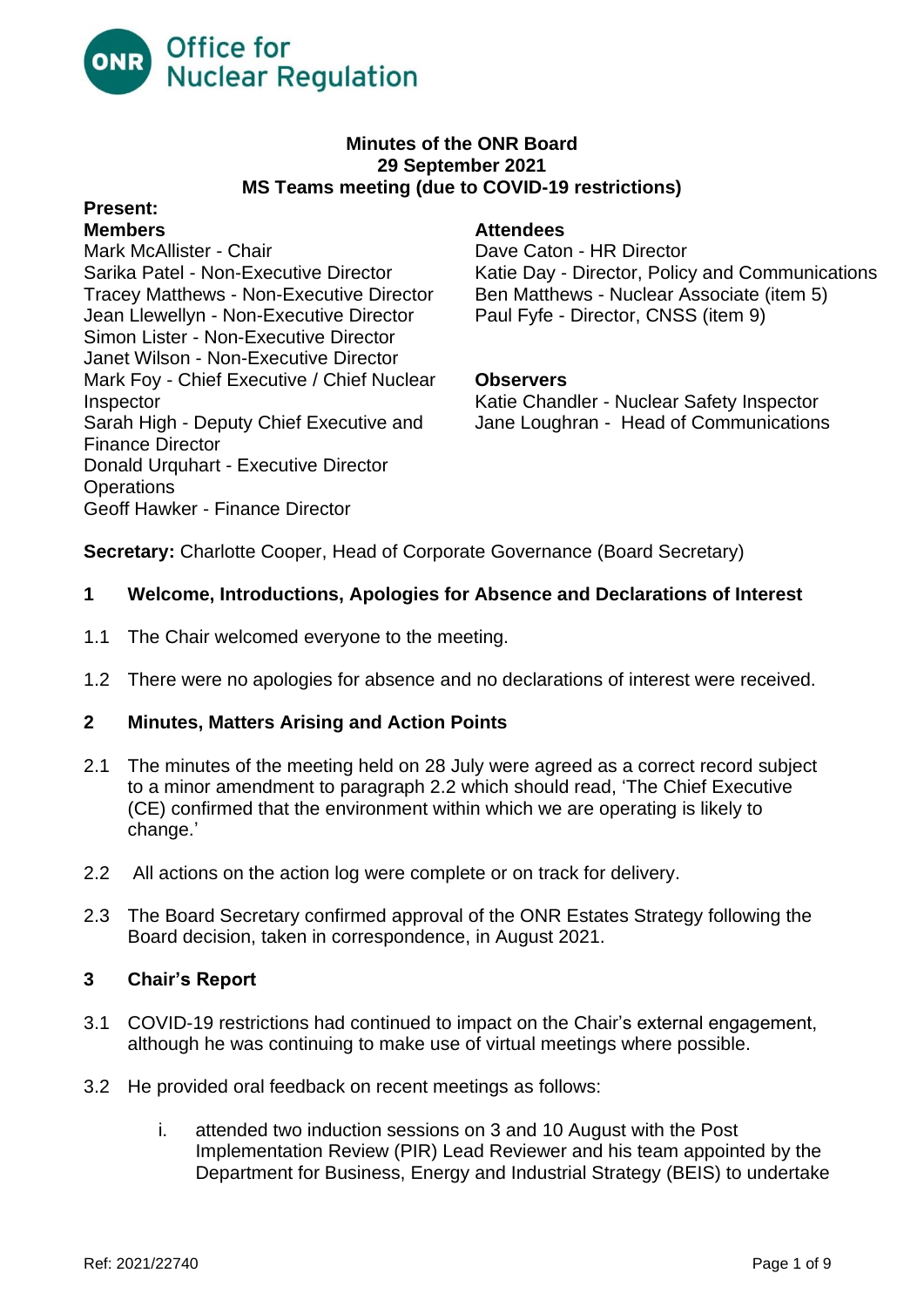the review of ONR required by the Energy Act 2013, outlining his reflections on the professionalism of the ONR team.

- ii. attended and gave a speech at Sellafield Limited Board's Strategy Day event on 6 September, followed by a Q&A session.
- iii. had catch-up meetings to discuss matters of mutual interest with the Chair of UK Government Investments (UKGI) on 16 September, the Chair of the Nuclear Decommissioning Authority on 20 September, and the Chair of the Atomic Weapons Establishment on 21 September.
- iv. had met with senior officials from BEIS on 20 and 22 September and provided feedback on his discussions at each meeting.
- v. attended a Public Chairs' Forum (PCF) Management Committee meeting on 15 September.
- 3.3 He commented on the Board's ambition for greater interaction with the Boards of key stakeholders over time and would work with the Board Secretary to build this into the Board Forward Look.

# **4 Chief Executive / Chief Nuclear Inspector Quarterly Report**

- 4.1 The CE presented his report on key strategic, operational and financial matters, including emergent risks along with respective summary assessments from the Executive team.
- 4.2 He provided an update on the Senior Leadership Team (SLT). Whilst there is a way to travel on our senior leadership journey, SLT has committed to support and further improve relationships. Our new executive development partner is helping to develop our understanding of each other and how we can work better together to greatest effect.
- 4.3 He provided a further update on our charging arrangements noting the significant work undertaken since the last Board to ensure we have a clear understanding of the position, the detail of which has been shared with the Department for Work and Pensions (DWP) and BEIS.
- 4.4 He confirmed we had now received agreement in principle from DWP for a capital loan of £2m, against our request of £2.4m.
- 4.5 He confirmed that following discussion with DWP the major update to the DWP/ONR framework document would be carried out in 2022, following conclusion of the PIR to reflect any relevant recommendations. We will work with DWP to complete a lift and shift of the current framework document into a new format by the end of 2021, which has been mandated by Cabinet Office for all sponsoring departments and their ALBs.
- 4.6 He discussed AWE performance having previously reported AWE senior level changes to Board. He is keen that we leverage and influence the outcomes we desire at the most senior levels and is exploring options to inform the AWE Board of our views.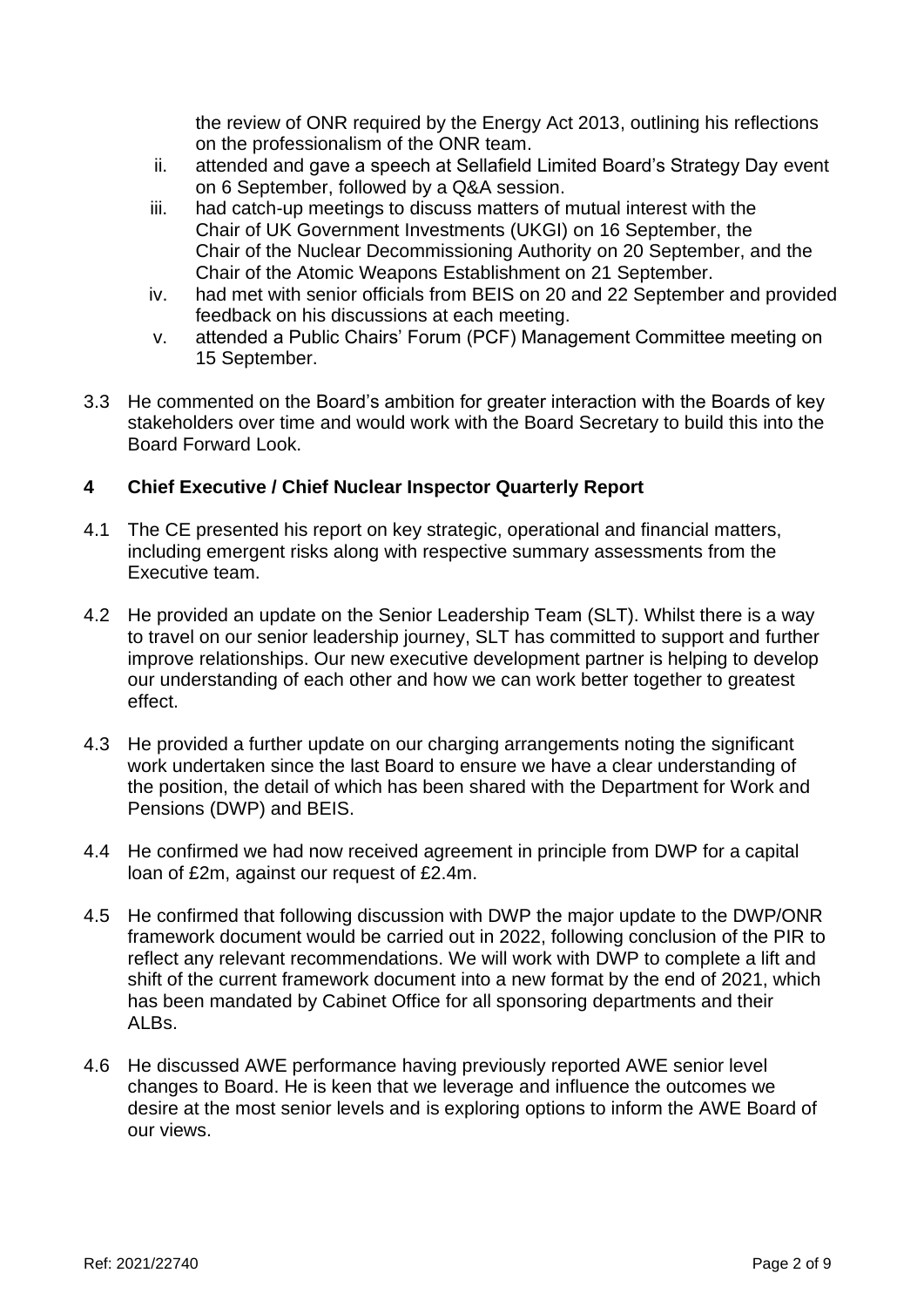- 4.7 He highlighted the creation of an enhanced trilateral security partnership between Australia, the United Kingdom and the United States (AUKUS) to begin consultations to help Australia acquire nuclear powered (not armed) nuclear submarines. The Australian Nuclear Safety Regulator had contacted ONR and we will do what we can to support them as a fellow international regulator.
- 4.8 He provided an oral update on an emerging issue relating to the Radiation (Emergency Preparedness and Public Information) Regulations 2001 and the position on the emergency planning zone (EPZ) at Devonport Royal Dockyard. He would be meeting the MOD to discuss the matter and provide a fuller update to Board in November.
- 4.9 He provided an update on senior level engagement with our IT service provider. A workshop will take place in October to share perspectives, improve engagement and collaboration, and enhance the quality of service being received by ONR.
- 4.10 He touched on the nuclear environment including the government's nuclear agenda, priorities and challenges to ONR and the need to plan for uncertainty. The Executive Director Operations (EDO) provided a more detailed update on the significant uncertainties of the nuclear new build programme, timing of the UK Small Modular Reactors (SMRs) and Generic Design Assessment (GDA). These factors, together with uncertainties relating to vital strategic defence infrastructure projects, is rendering workforce planning difficult and this would remain a key focus of the Regulatory Leadership Team (RLT). The CE added that it would be important to hear from senior BEIS officials when they join us for the Board Strategy Session in October.
- 4.11 The EDO provided an update on operations and the Regulatory Directorate. He confirmed the regulatory community is continuing to deliver robust and effective interventions, assessments, permissions, and enforcements in a timely manner and to a high standard. Our site footprint had stabilised at 'new normal' levels, through which we are delivering the interventions that we believe are necessary to maintain effective regulation of our dutyholders.
- 4.12 He highlighted 'end of generation' preparations and approaches for several AGR stations, where we have placed increased focus on the defueling preparations at those stations closest to end of generation.
- 4.13 He confirmed that Sellafield Limited remain on target to commence retrievals from Compartment 5 of the Pile Fuel Cladding Silo towards the end of October. This will be a significant achievement for Sellafield Limited and the regulatory community.
- 4.14 The Deputy Chief Executive (DCE) confirmed work has continued at pace and we have made good progress against our key areas of focus including the charging project, consideration of IT sourcing options, finalising the Estates Strategy, reestablishing the Performance and Risk Reviews, supporting the PIR, developing hybrid working arrangements, scoping our Organisational Blueprint and developing the workforce planning project. We continue to focus on building capability, capacity and resilience across our IT and cyber teams through recruitment and confirmed a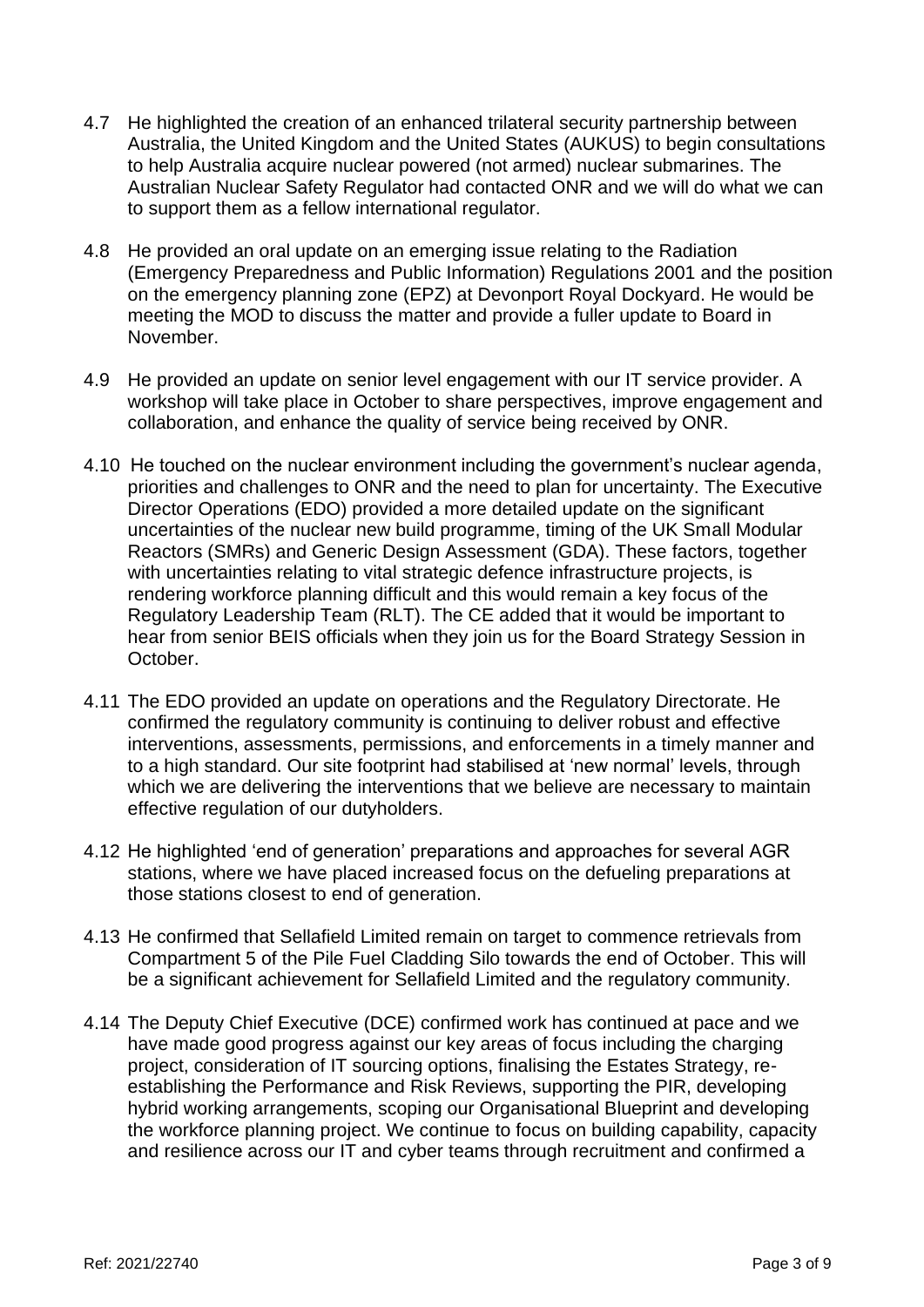permanent Chief Information Security Officer (CISO) will join ONR on 1 November 2021.

- 4.15 She provided an update on our IT sourcing strategy and work to develop a clear plan for our IT sourcing arrangements given that the current contract is due to end in May 2022. Informed by an independent options paper on possible future operating models, the Information Technology and Delivery (ITD) Directorate Leadership Team is working to ensure that the consequential impacts, risks, costs and benefits are fully understood.
- 4.16 The CE, DCE and EDO are undertaking capability reviews across ONR to assess the current position as part of our activity to baseline our organisational capability, and which contribute to our Organisational Blueprint work. The review will also help inform our workforce planning process, the remaining piece of ONR's integrated business planning process. Delivering an effective integrated workforce planning process supported by an enabling tool will address a wide range of planning, deployment and prioritisation issues which have surfaced in recent years. It will enable SLT to establish supply and demand, allocate resources more effectively and identify and alleviate those areas where colleagues may be overly burdened.
- 4.17 The HR Director provided an update on our 2021 Wellbeing Survey set up to investigate the attitudes and perceptions of work-related stress and wellbeing across ONR. The response rate was 79% and the results are currently being analysed. Initial findings suggest there are no areas identified requiring urgent attention. Whilst there is more to do, particularly in relation to work demands which were just above the national average, the findings validate the positive pulse survey outcomes we have been achieving as we continue to support staff and focus on mental health and well-being through the COVID-19 pandemic.
- 4.18 The Director of Policy and Communications (P&C) informed Board she would be bringing outline principles and proposals for ONR's Openness and Transparency Framework to Board in November which would set out our ambition for openness and transparency focusing on what we do now, and where we can do more if we are to meet our ambition in the 2025 Strategy.
- 4.19 The Finance Director (FD) provided a report on financial and commercial performance at the period 5 reporting period. He confirmed that, on 31 August 2021, the year to date (YTD) expenditure position is £36.6m compared to a budget of £39.4m, resulting in a net £2.8m underspend. Income is usually recovered in line with expenditure; however the YTD position is £0.4m under-recovered due to capital outlay incurred to date which is yet to be recovered from Industry.
- 4.20 The YTD £2.8m underspend is mainly driven by slippage, particularly in recruitment across ONR. Much of this relates to the Support Directorates, mainly IT (including Programme Management Office) as these teams continue to develop post-IT separation. This slippage in recruitment has also had an impact on capital investment as project activity has been delayed. Other key underspends include a £0.4m demand saving from fewer licences required with our IT service provider and £0.3m underspend relating to prior-year security clearances for which we will no longer be charged by Cabinet Office.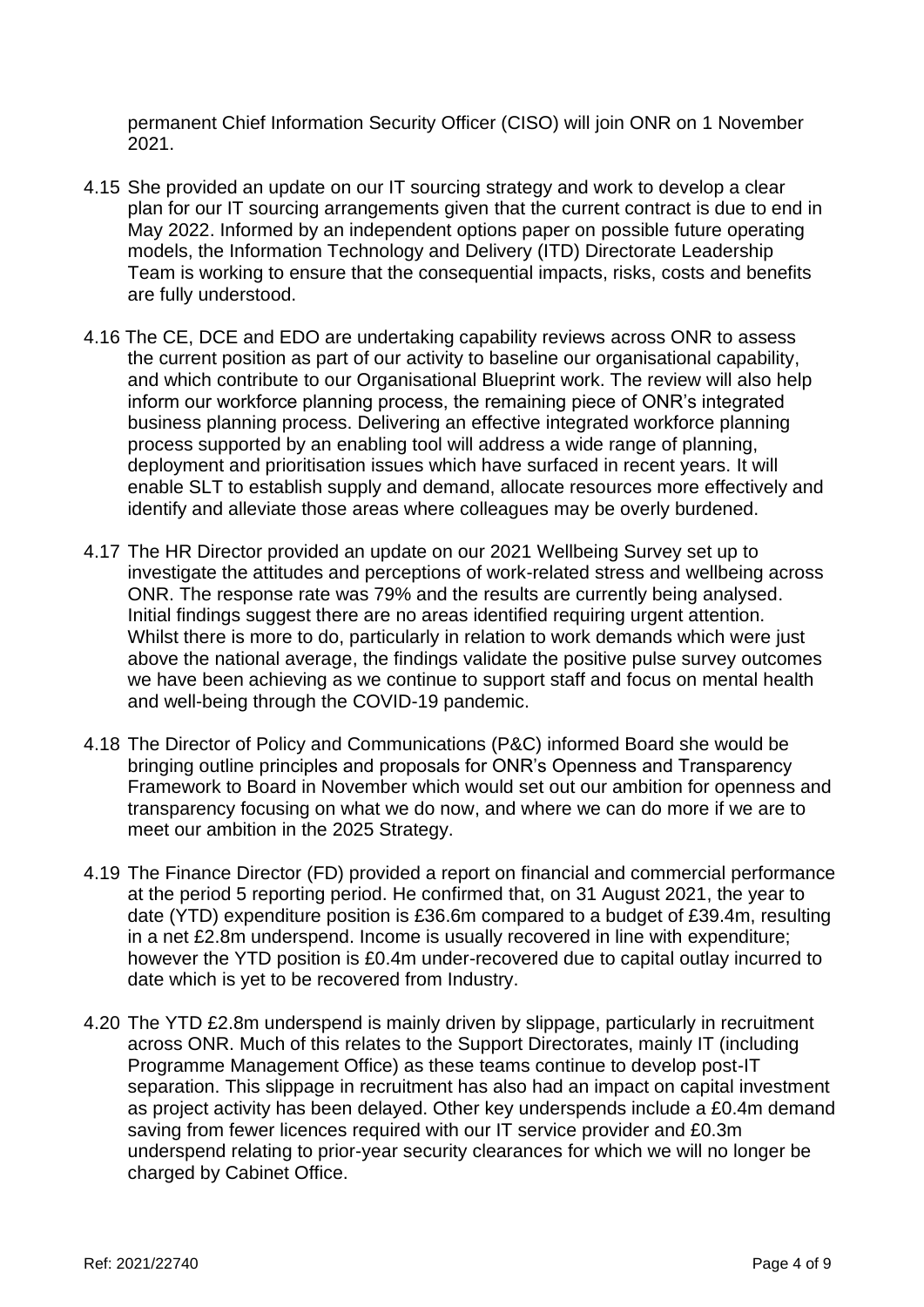- 4.21 The full year forecast is a £1.1m underspend; £93.9m spend compared to a budget of £95.0m. The net position reflects a £1.9m cost as our income does not currently include the additional capital loan expected from DWP. This will be rectified in the coming months.
- 4.22 Slippage in recruitment continues to be a major contributor to the full year forecast underspend, as well as significant demand savings from the insourcing of activities previously provided through the Health and Safety Executive (HSE) Service Management Agreement. This is partly offset by forecast overspends in the WIReD project. A series of budget deep dives are ongoing across ONR to identify any other pressures or opportunities that need to be accounted for.
- 4.23 In discussion the Board:
	- i. Noted the approach to reviewing the DWP/ONR Framework document and highlighted the importance of Board engagement in advance of the more fundamental review planned in 2022.
	- ii. Referred to AWE and their continual presence in enhanced attention and supported the approach to leverage and influence the outcomes we desire at the most senior levels, including Board to Board engagement.
	- iii. Noted the update on the EPZ position at the Devonport Royal Dockyard / relationships with the MoD, noting the CE would provide a fuller update on this issue and the ongoing Vires Review in November, following his discussions with the MoD.
	- iv. Suggested it would be helpful to invite a senior official from the MoD to the Board Strategy Day in October to give an external perspective on the nuclear environment and challenges to ONR.
	- v. Reinforced that as we come together for the Board Strategy Day it would be important to continue to plan for uncertainty and look at how we maintain our capacity and capability in a wide range of scenarios and on the back of findings from the 2021 Wellbeing Survey on work demands. Capacity and capability was a recurring theme at the Audit and Risk Assurance (ARAC) in September where the importance of benchmarking with others was also discussed.
	- vi. Commented on the risks associated with non-elective closure of reactors whilst being clear on ONR's role in ensuring continued safety and security of the sites.

**Action 1:** add to the Board Forward look an item on the fundamental review of the DWP/ONR Framework document in 2022 to ensure Board views are sought to inform the review – DCE / Board Secretary.

4.24 The Board noted the report which gave them a good sense of a co-ordinated management summary whilst appreciating the length reflected the fact that Board had not met over the summer. A number of key issues and emerging themes had set the Board up well for discussion at the Board Strategy Session in October.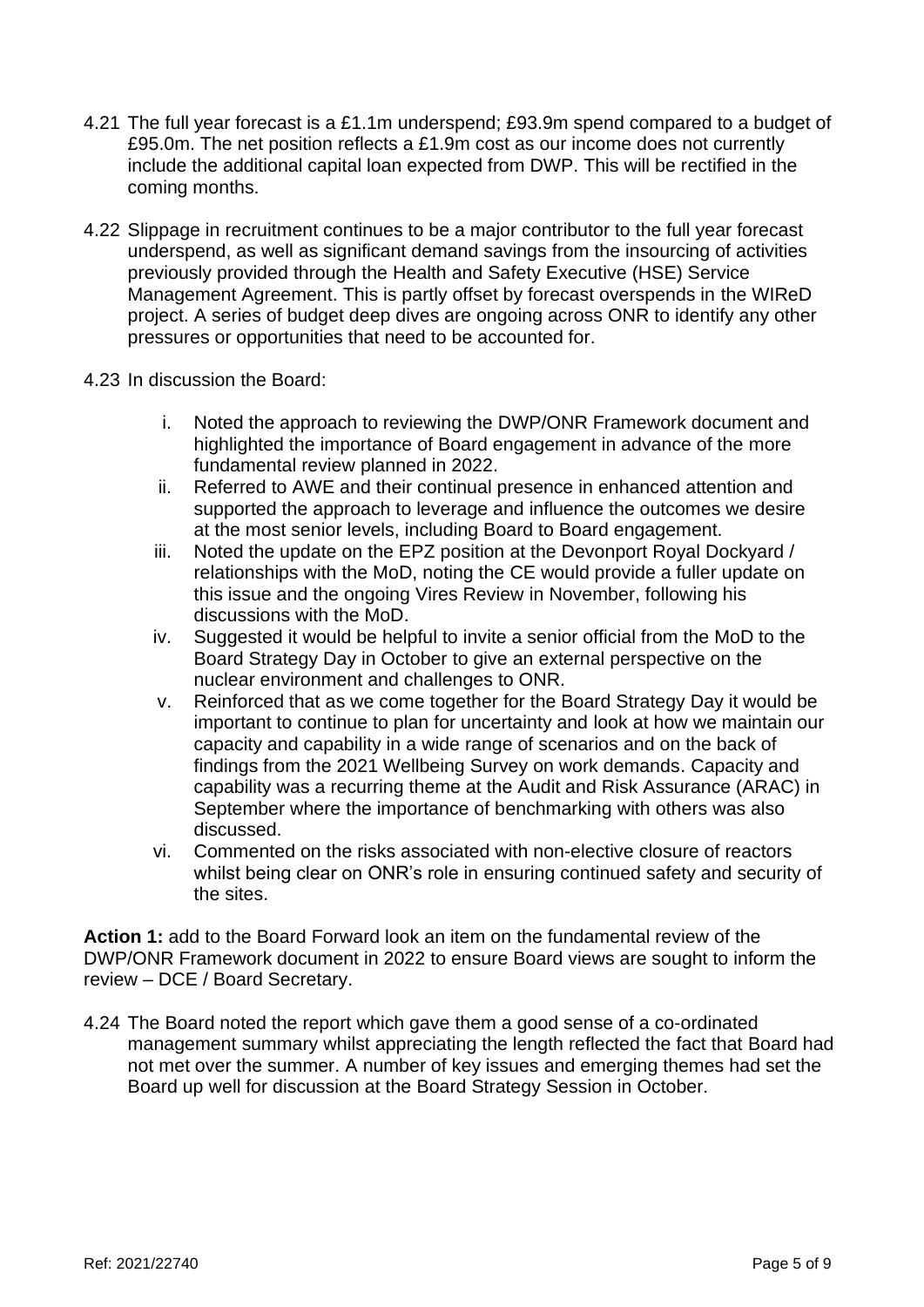## **5 Summary of the Chief Nuclear Inspector's Annual Report 2021**

- 5.1 The CE / CNI introduced this year's report which provides an assessment on the performance of industry, to provide assurance to the public and our stakeholders. He confirmed that overall he remains assured that the industry has performed well and that the required standards of safety and security have been maintained. He noted that standards had been maintained during a challenging period, where we have seen widespread societal disruption caused by the COVID-19 pandemic. It highlights the industry had responded well to national and local pandemic conditions as part of a controlled and effectively managed response that ensured the continued safety and security of its activities.
- 5.2 The report provided assurance that where licensees have fallen short of the standards required for safety and security, we have raised the need for improvements with the licensee and obtained their commitment to making such improvements, taking enforcement action where appropriate. It also provides a balanced perspective and highlights good practices identified during the year, presenting an opportunity for other licensees to learn from their peers. A number of case studies have been included relating to challenges in the industry, how they have been overcome and our role in influencing the desired outcomes.
- 5.3 Ben Matthews, Nuclear Associate highlighted the sites in enhanced or significantly enhanced attention. During the reporting year three sites were moved back to routine attention as a result of safety or security improvements. We continue to regulate a number of sites that are in enhanced attention or significantly enhanced attention with regards to safety and/or security and continue to influence these sites to secure the necessary improvements.
- 5.4 He also highlighted the progress made against existing regulatory priorities and provided an update on each: (a) management of ageing facilities; (b) conventional health and safety performance; (c) delivering a holistic approach to nuclear security; and (d) ensuring adequate pandemic resilience arrangements.
- 5.5 During the year the regulatory priority for ensuring adequate pandemic resilience has been deferred until the 2022/23 reporting year to allow the industry to properly emerge and recover from the COVID-19 pandemic, enabling them to reflect on the experience and lessons in the cold light of day.
- 5.6 Events and interventions have indicated that we should seek to influence improvements with regards to leadership in the industry, in recognition of the fact that strong safety and security culture is derived from strong organisational leadership. A robust, embedded culture will drive positive behaviours and cultivate safety and security performance. This has resulted in the addition of a new regulatory priority on leadership for safety and security culture.
- 5.7 Our regulatory priorities are important in signalling to the public, the industry, and our other stakeholders our regulatory focus and areas for industry attention and improvement.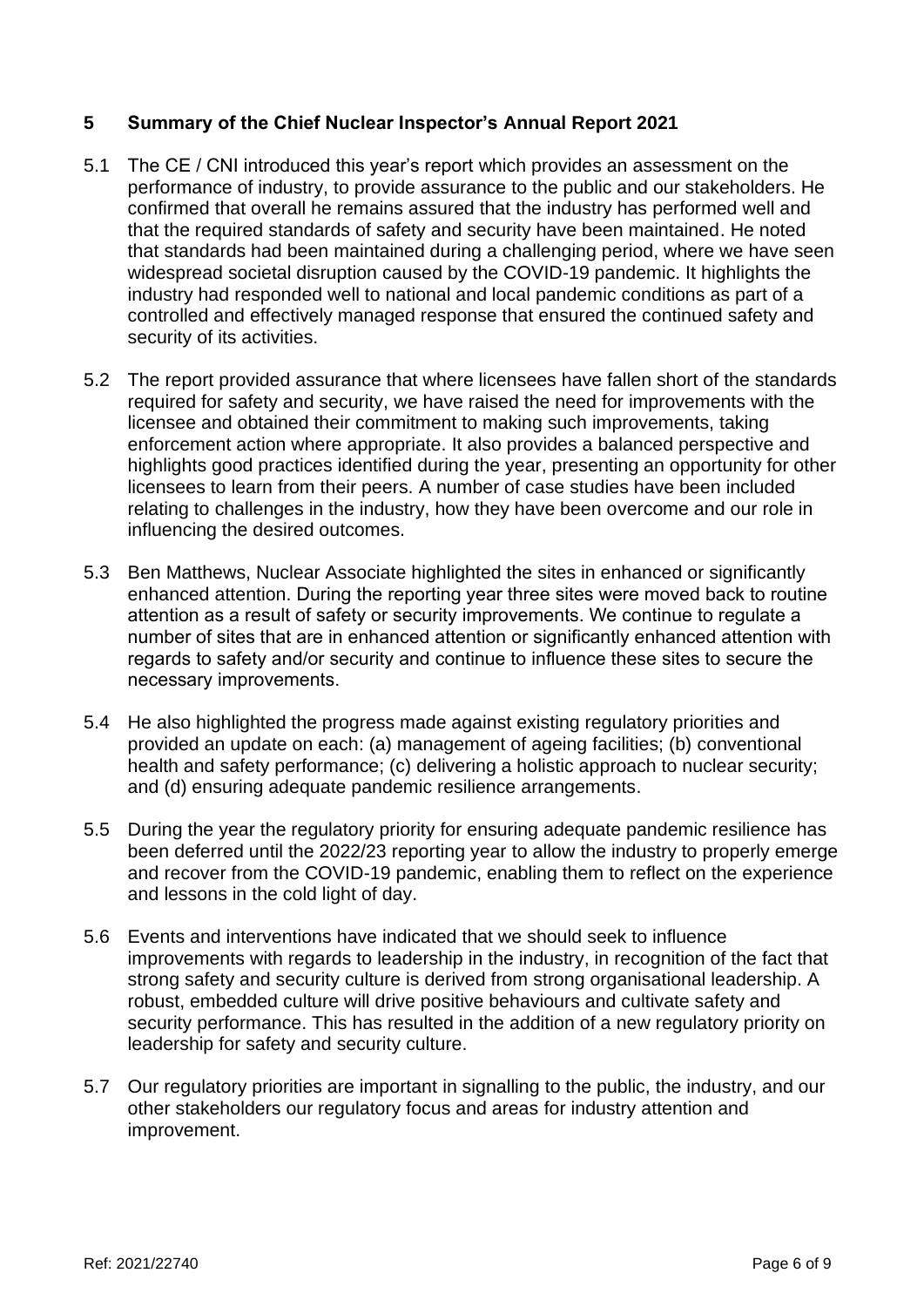- 5.8 In discussion the Board:
	- i. Welcomed the report, highlighting its openness and honest assessment of the performance of the industry.
	- ii. Supported the CE/CNI's view in reshaping the regulatory priorities and were pleased to see the addition of leadership for safety and security culture, particularly in light of recent Board discussion on this issue. This is an important theme that could make a real difference, particularly for those sites in prolonged enhanced attention. However, they reinforced the importance of providing absolute clarity on what this priority means in order to give feedback that is credible.
	- iii. Understood the rationale for deprioritising the theme on delivering a holistic approach to nuclear security given most licensees had submitted security plans which align with our security assessment principles but asked that we continue to reference the importance of cyber security.
- 5.9 The Board noted the summary report and looked forward to the forthcoming launch event on 19 October.

## **6 SRO Reports in Exception – WIReD**

- 6.1 The WIReD Project Senior Responsible Owner (SRO) provided a copy of the Deep Dive Review that had been considered by the ARAC on 21 September 2021. The paper provided an overview of the project's approach to risk management, and its response, in the form of an action plan, to the findings of the recent independent internal review of the project.
- 6.2 The ARAC Chair provided feedback on the discussion at the ARAC where the Committee had discussed the supplier risk and the need for proactive input from the ITD Directorate. ONR's ability to continue to fund the project had been added to the Strategic Risk Register to maintain visibility and oversight. ARAC asked that delivery of the project take priority to reduce the reputational risk and, if possible, bring the completion deadline forward from 2022. A revised business case, informed by the review findings, would be presented to Board in November. She advised Board that she would also be attending the next Project Board meeting.
- 6.3 In discussion the Board:
	- i. Acknowledged the internal and external difficulties encountered in the project.
	- ii. Commented on the length of time the project has been in delivery and the importance of the business case demonstrating that the strategic case remains compelling and that we are not continuing to plan for a future that has now passed.
	- iii. Stressed the importance of the business case including a milestone plan, external service costs and internal resource costs against each option.
- 6.4 The Board noted the report and looked forward to full consideration of the business case in November.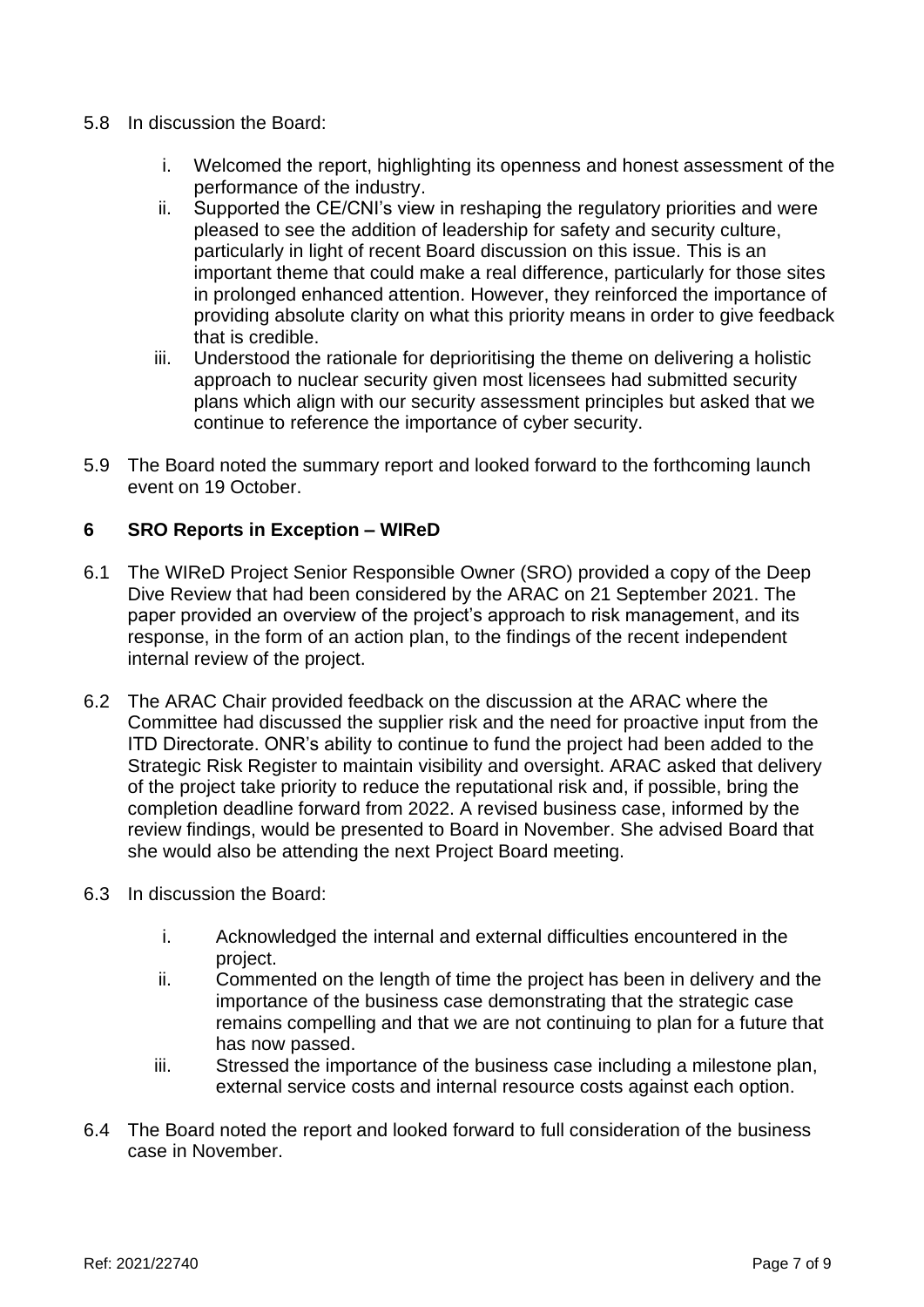# **7 Board Strategy Session - Check in**

- 7.1 The CE shared the draft agenda and provided an update on the arrangements for the ONR Board Strategy Day following discussion with the Chair. He confirmed that key areas of focus where we are seeking Board members' insight are: organisational blueprint; organisational culture; collaboration, cooperation and consistency across our purposes; organisational efficiency of ONR; innovation; and succession planning. These have been recurring topics with Board over the years and SLT is keen to achieve alignment of understanding of the challenge and way forward on each.
- 7.2 Senior officials from DWP and BEIS will also be attending to provide an update on departmental priorities and the government's nuclear agenda.
- 7.3 In discussion the Board:
	- i. Suggested that the agenda may be too internally focused and asked the CE to consider inviting an attendee, possibly from the MoD, to provide an external perspective on the nuclear environment and challenges to ONR.
	- ii. Noted that the EDO would bring a substantive item to the November Board on the economic impact of regulation.

**Action 2:** consider inviting another external attendee, possibly from the MoD, to the Board Strategy Session in October to provide an external perspective on the nuclear environment and challenges to ONR – CE.

#### **8 Post Implementation Review (PIR) - Update**

- 8.1 The Director of P&C provided an oral update on the ongoing PIR. Dialogue continues with the Lead Reviewer and his team. There was positive feedback about the interview process and the preparedness of the ONR team.
- 8.2 At this stage there appear to be no showstoppers or areas that had not been anticipated. The PIR team have asked for a strategic swot analysis to be prepared and there is likely to be further discussion on the Board's oversight of risk.
- 8.3 The Board noted the update and looked forward to discussion with the Lead Reviewer at the forthcoming Board Strategy Session.

# **9 Safeguards Subdivision Quarterly Report**

- 9.1 The Director, CNSS presented a report to provide an overview of the delivery of the UK State System of Accounting for and Control of nuclear material (UK SSAC).
- 9.2 He confirmed all operational activity had proceeded as planned with no significant issues to report. ONR continues to deliver all required reporting to the International Atomic Energy Agency (IAEA) on time, and to facilitate IAEA safeguards activities in the UK effectively. We are working closely with operators to ensure continued compliance with the requirements of the Nuclear Safeguards (EU Exit) Regulations 2019 (NSR19).